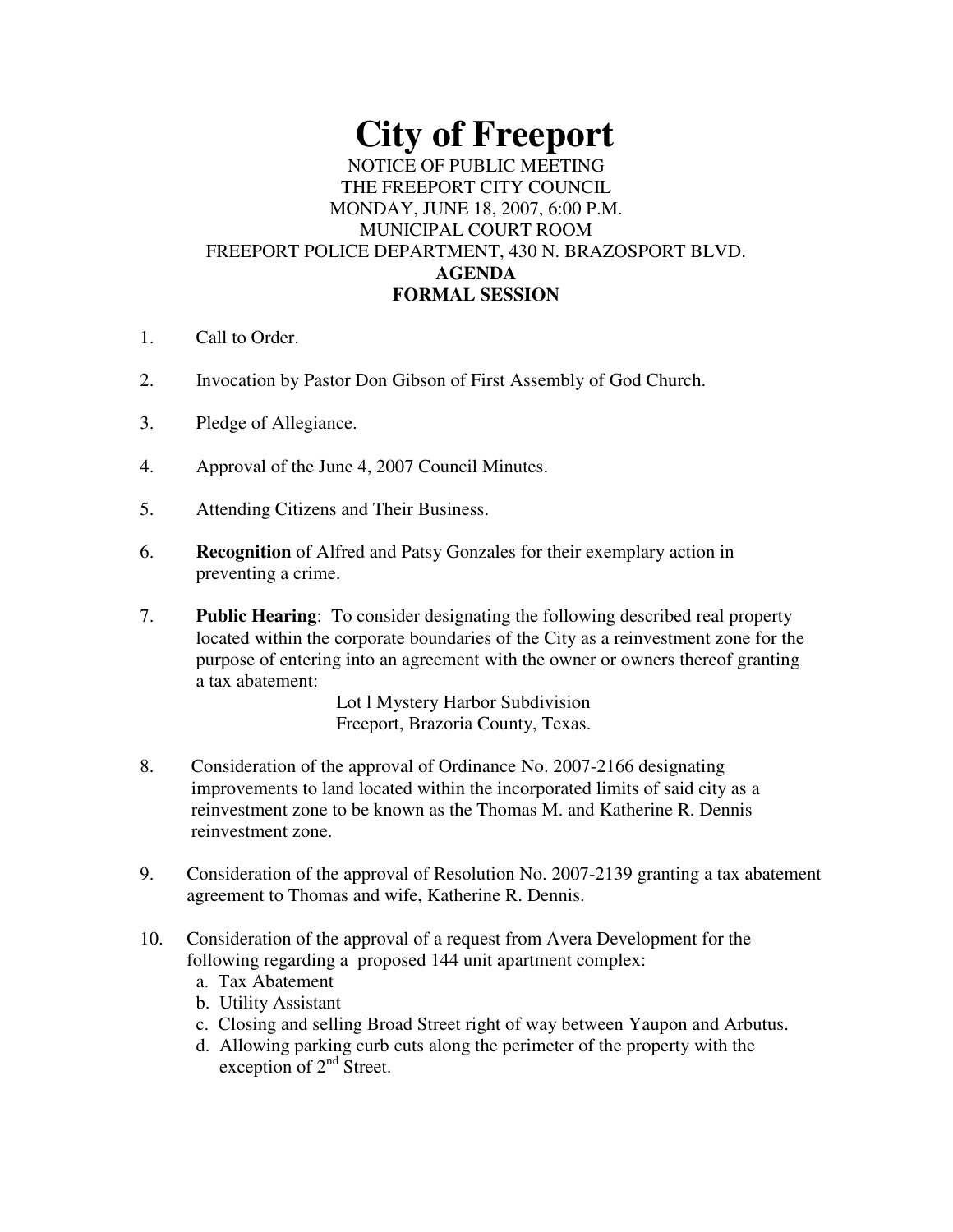- 11. Consideration of the approval of a request from Robert Vargas to waive liens on Block 598, Lot 23-24, Velasco Townsite.
- 12. Consideration of the approval of selling the City's interest on Block 74, Lot 10, Freeport, Townsite, known as 506 West  $7<sup>th</sup>$  Street.
- 13. Consideration of the approval of Ordinance No. 2007-2167 adding a definition of "vehicle" to section 111.01 of the Code of Ordinance of said city; amending section 111.09 (B) of said Code of Ordinance to limit the time mobile food vendors may remain standing, stopped or parked.
- 14. Consideration of the approval of Resolution No. 2007-2140 setting the rate to be charged by taxicabs operating within the City.
- 15. Consideration of the approval purchasing a Helisieve Unit for the wastewater treatment plant.
- 16. Consideration of the approval of setting a public hearing to consider designation of the reinvestment zone and execution of a tax agreement for William Howard and Candance Kasserman for 93 Dolphin Lane, Freeport, Texas.
- 17. Consideration of the approval of setting a bid date for rebidding a deck for River Place project.
- 18. Consideration of the approval of appointing qualified person(s) and Council liaison(s) to the following boards and commissions.
	- Planning Commission
	- Library Board
	- Board of Adjustment
	- Urban Renewal Board
	- Beautification/Parks & Recreation Committee
	- Economic Development Corporation
	- Senior Citizens Commission
	- Charter Review Commission

## Elected Official Report

## W**ork Session**

- A. Administration Report
- B. Discussion concerning modular homes.